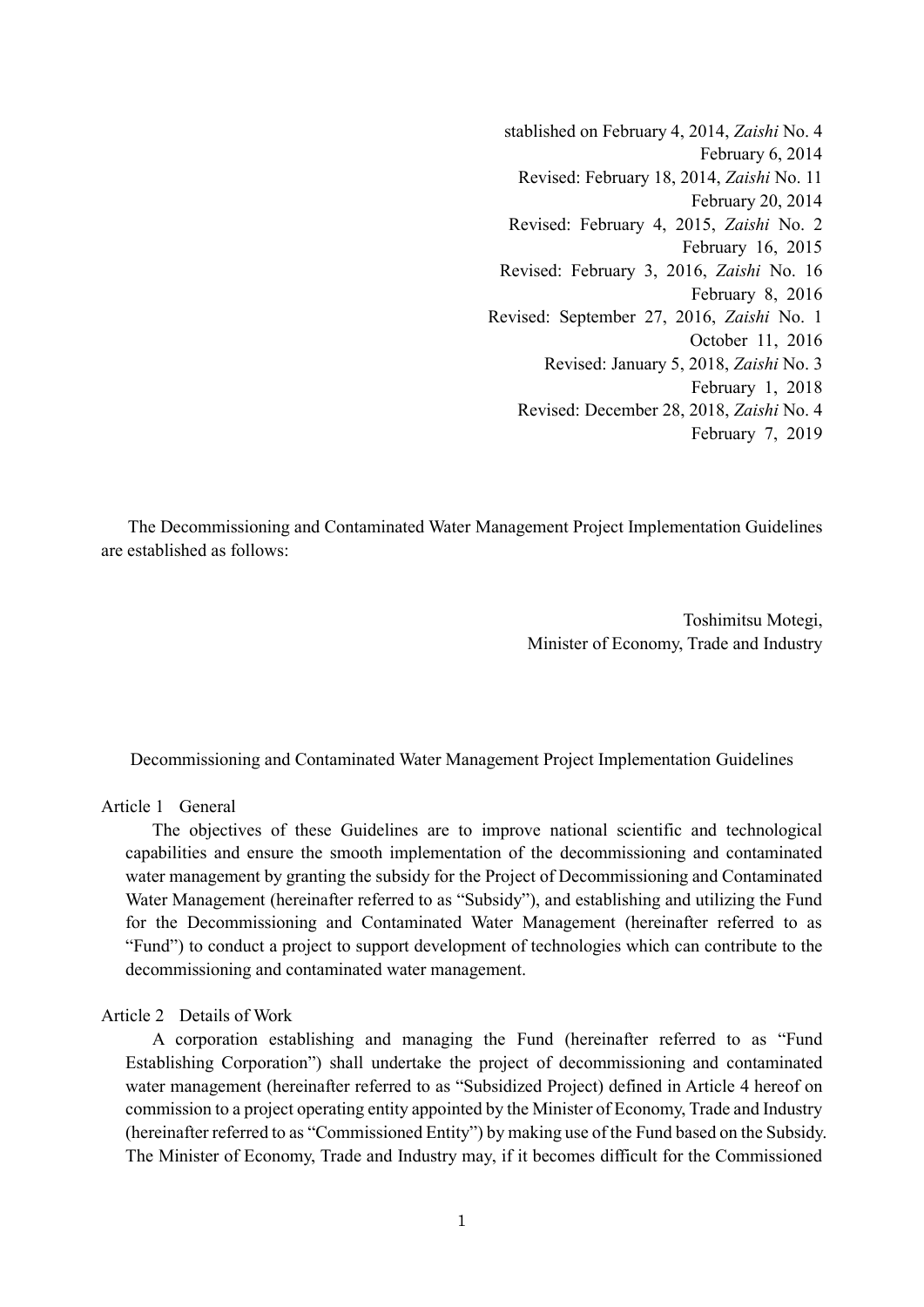Entity to implement the Subsidized Project or when the term of the commission agreement expires, and the Subsidized Project needs to be continued, let the Fund Establishing Corporation continue the Subsidized Project.

1. Establishment of the Fund

Based on the Decommissioning and Contaminated Water Management Project Cost Subsidy Grant Guidelines (hereinafter referred to as "Grant Guidelines"), the Fund shall be established based on the Subsidy from the national government.

## 2. Public announcement of the basic information on the Fund

After the establishment of Fund, the Fund Establishing Corporation shall immediately make the public announcement concerning the name and amount of the Fund, amount of the national expenditure forming part of the Fund, outline of the Fund project (which refers to a funded project as stipulated in this guideline and the same shall apply hereinafter), expiration date of the Fund project, intervals of regular revision, and objectives of the Fund project.

## 3. Management and operation method of the Fund

- (1) The Fund Establishing Corporation shall manage the resources belonging to the Fund using the following methods:
	- (i) The Fund shall be managed in a manner which guarantees the safety of resources and transparency of the resource management. The specific method for managing the Fund shall be approved by the Minister of Economy, Trade and Industry in advance.
	- (ii) The assets which may be retained for the operation of the Fund shall be as shown below, and other assets shall be approved by the Minister of Economy, Trade and Industry in advance:
		- Acquisition of national government bonds, local government bonds and other beneficial, valuable securities
		- Deposits in financial institutions (i.e. ordinary deposits and fixed deposits)
		- **Beneficiary rights to money trusts under the contracts with the rules for covering any** losses of principal
- (2) The payment of the Subsidized Project shall be made from the Fund based on the report issued by the Commissioned Entity concerning the determination of the amount of the Subsidy to be granted to the subsidized entity defined in Article 4 hereof.
- (3) The Fund shall be managed in accordance with (1) above if the amount which the subsidized entity defined in Article 4 hereof is ordered by the Commissioned Entity to refund in connection with the disposal of the acquired assets (i.e. use, transfer, exchange, rental or mortgaging in breach of the objectives of the grant), etc. is paid to the Fund Establishing Corporation.
- (4) The proceeds from the operation of the Fund and the dissaving of the Fund shall be applied to cover the costs for implementing the project under Article 4 hereof and the related necessary administrative work, as well as the costs for managing the Subsidized Project and for managing and operating the Fund, and shall not be diverted for other purposes.
- (5) In advance of the payment from the Fund, documents showing the exact amount to be paid, its breakdown and grounds, and the balance of the Fund shall be prepared and submitted to the Minister of Economy, Trade and Industry for approval.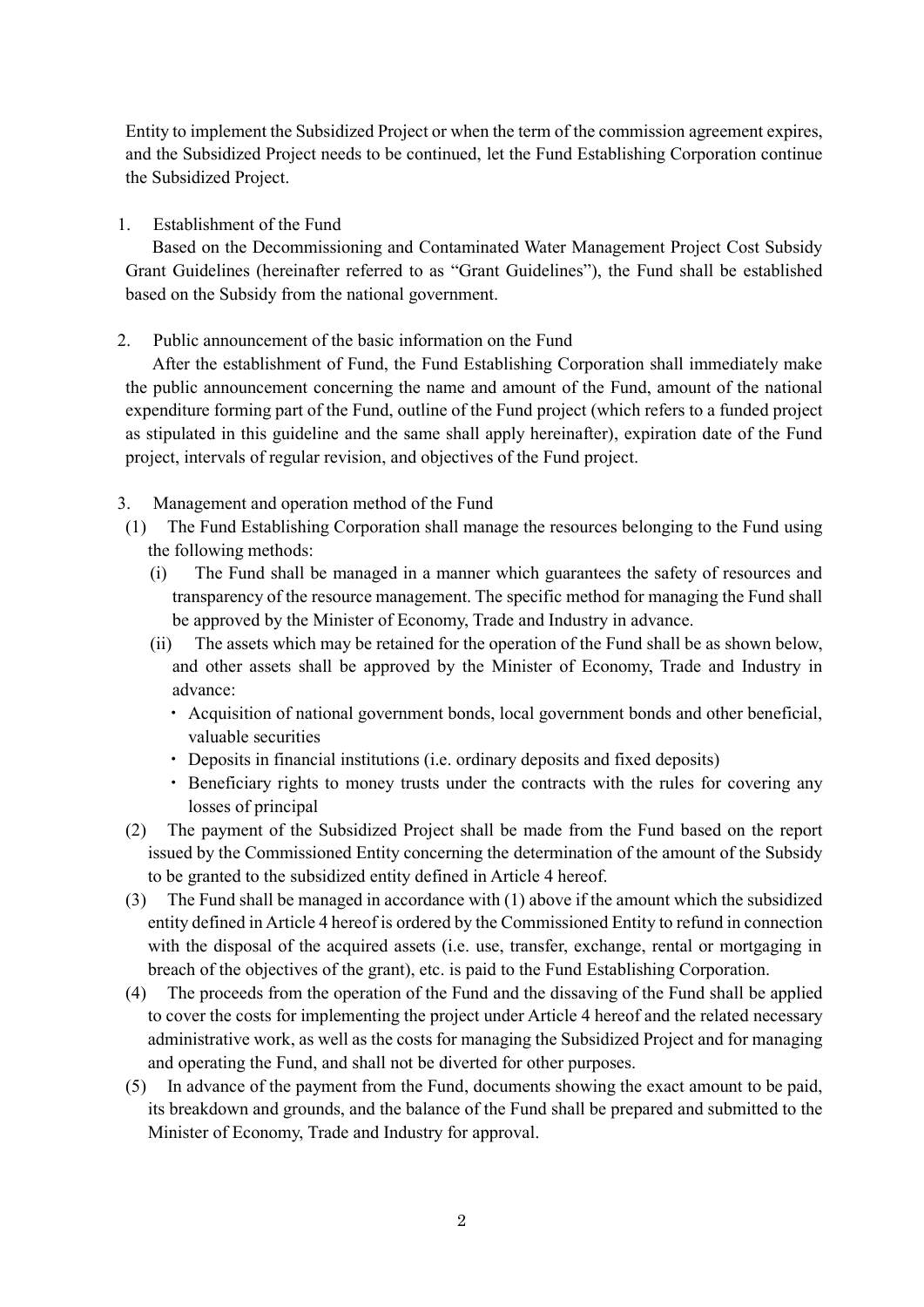4. In case where the Fund management becomes difficult

The Fund Establishing Corporation shall, if it becomes difficult to conduct the Fund management, immediately inform the Minister of Economy, Trade and Industry thereof and follow its direction.

- 5. Fund management period, etc.
- (1) Basically, the Fund management period shall continue until the work relating to the report is complete as stipulated in Article 3, Paragraph 1 (2).
- (2) The Minister of Economy, Trade and Industry may, in the following cases in addition to the case defined in (1) above, order the termination or change of the Fund management:
	- (i) If the Fund Establishing Corporation breaches the provisions of the Act on Regulation of Execution of Budget Pertaining to Subsidies, etc. (Act No. 179 of 1955; hereinafter referred to as "Rationalization Act"), the Order for Enforcement of the Act on Regulation of Execution of Budget Pertaining to Subsidies, etc. (Cabinet Order No. 255 of 1955; hereinafter referred to as "Enforcement Order"), other laws and regulations, the Grant Guidelines, these Implementation Guidelines, or any measures or directions issued by the Minister of Economy, Trade and Industry based on them.
	- (ii) If the Fund Establishing Corporation uses the Fund for any purposes other than those defined in these Implementation Guidelines.
	- (iii) If the Fund Establishing Corporation has engaged in fraudulence, negligence, or any other inappropriate conduct with respect to the Fund operation.
	- (iv) If it becomes no longer necessary to continue the Fund entirely or partly.
- (3) The Minister of Economy, Trade and Industry may, when ordering the termination or change of the Fund management under (2) above, order the application of the amount corresponding to the amount spent from the Fund to the Fund by designating the time limit.
- (4) If the amount is not applied to the Fund by the time limit defined under (3) above, the Ministry of Economy, Trade and Industry shall also order the application of the delinquent charge calculated with the 5.0% annual interest in accordance with the period of absence of the payment to the Fund.
- (5) Any refund from an entity undertaking the Subsidized Project to the Fund after the Fund is dissolved must be refunded to the national treasury.
- 6. Handling of the balance of the Fund

Any balance of the Fund upon the termination of the Subsidized Project shall be refunded by the Fund Establishing Corporation to the national treasury in accordance with the procedure separately established.

- 7. Fund accounting, etc.
- (1) With regards to the Fund accounting, the Fund Establishing Corporation must keep books clearly separated from other accounting items, and maintain records of the revenue and expenditure related thereto so as to clarify how the Fund is used.
- (2) When undertaking the accounting under (1) above, the Fund Establishing Corporation must prepare documents demonstrating the details of its expenditure, and retain them along with the accounting book for five (5) years after the end of the fiscal year containing the completion date of the Fund management in order to ensure that they may be available whenever requested by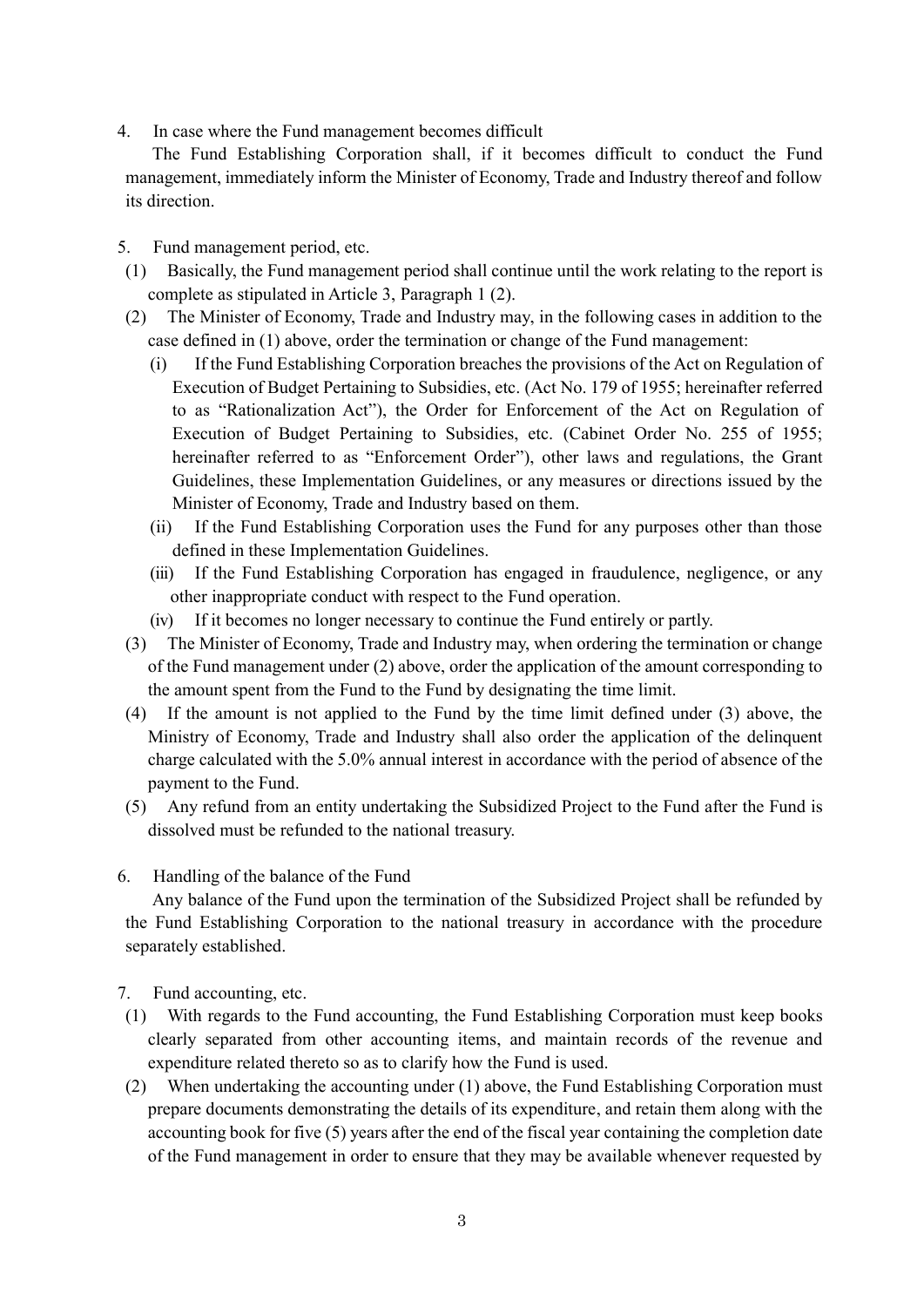the Minister of Economy, Trade and Industry.

- 8. Fund inspection, etc.
- (1) The Minister of Economy, Trade and Industry may, if it deems it necessary for guaranteeing the appropriateness of the Fund and the Subsidized Project, request the Fund Establishing Corporation to submit the report, or order its personnel to visit the premises of the project, to inspect the related books, documents and other materials, or to question the involved parties.
- (2) The Minister of Economy, Trade and Industry may, if any fact not conforming to the provisions of the Rationalization Act, the Enforcement Order, other laws and regulations, the Grant Guidelines or these Implementation Guidelines is identified, order the Fund Establishing Corporation to take measures necessary to ensure the conformity.

### 9. Report relating to the Fund project and the Fund Establishing Corporation

(1) During the fund management period, the Fund Establishing Corporation shall report to the Minister of Economy, Trade and Industry every fiscal year on the amount of the fund (the remaining amount and the equivalent amount to the national treasury), the income and spending and their breakdowns concerning the Fund projects (including the forecast), the number of determined Fund projects and their amount, the holding ratio (which is written in "3 (3) The Criteria for Holding Funds" in "The Criteria for Funds Established by Subsidization etc." (decided by the cabinet on August 15, 2006" and hereinafter referred to as "Fund Criteria"), the ground for holding rates calculation, the goals and their achievement of the Fund projects by April 30th of the following fiscal year.

(2) The Fund Establishing Corporation shall promptly inform the Minister of Economy, Trade and Industry any changes which may affect the Fund management or the guidance and supervision of the Subsidized Project, such as change of the representative, transfer of the office, change of the officers involved in the Fund management or guidance and supervision set forth in Article 3 hereof, and any significant change in the project implementation system.

### 10. Refund of the surplus

- (1) The Minister of Economy, Trade and Industry may, if it recognizes surplus in the Fund as a result of the inspection conducted under paragraph 8. or the change in the implementation system under paragraph 9., request the Fund Establishing Corporation to refund the surplus.
- (2) If requested to refund the surplus under (1) above, the Fund Establishing Corporation must refund the surplus to the national treasury immediately. Any ambiguity in the calculation of the surplus shall be negotiated separately with the Minister of Economy, Trade and Industry.
- 11. Observance of the Fund Criteria, etc.
- (1) The Minister shall instruct and supervise the Fund Establishing Corporation to ensure the conformity to the Fund Criteria and take necessary measures under the Fund Criteria.
- (2) The Fund Establishing Corporation shall take necessary measures under the Fund Criteria to ensure the conformity to each criterion stipulated in Rules 3 and 4 of the Fund Criteria.

# Article 3 Guidance and Supervision of the Subsidized Project Implemented by the Fund Establishing Corporation

The Fund Establishing Corporation shall provide the guidance and supervision as provided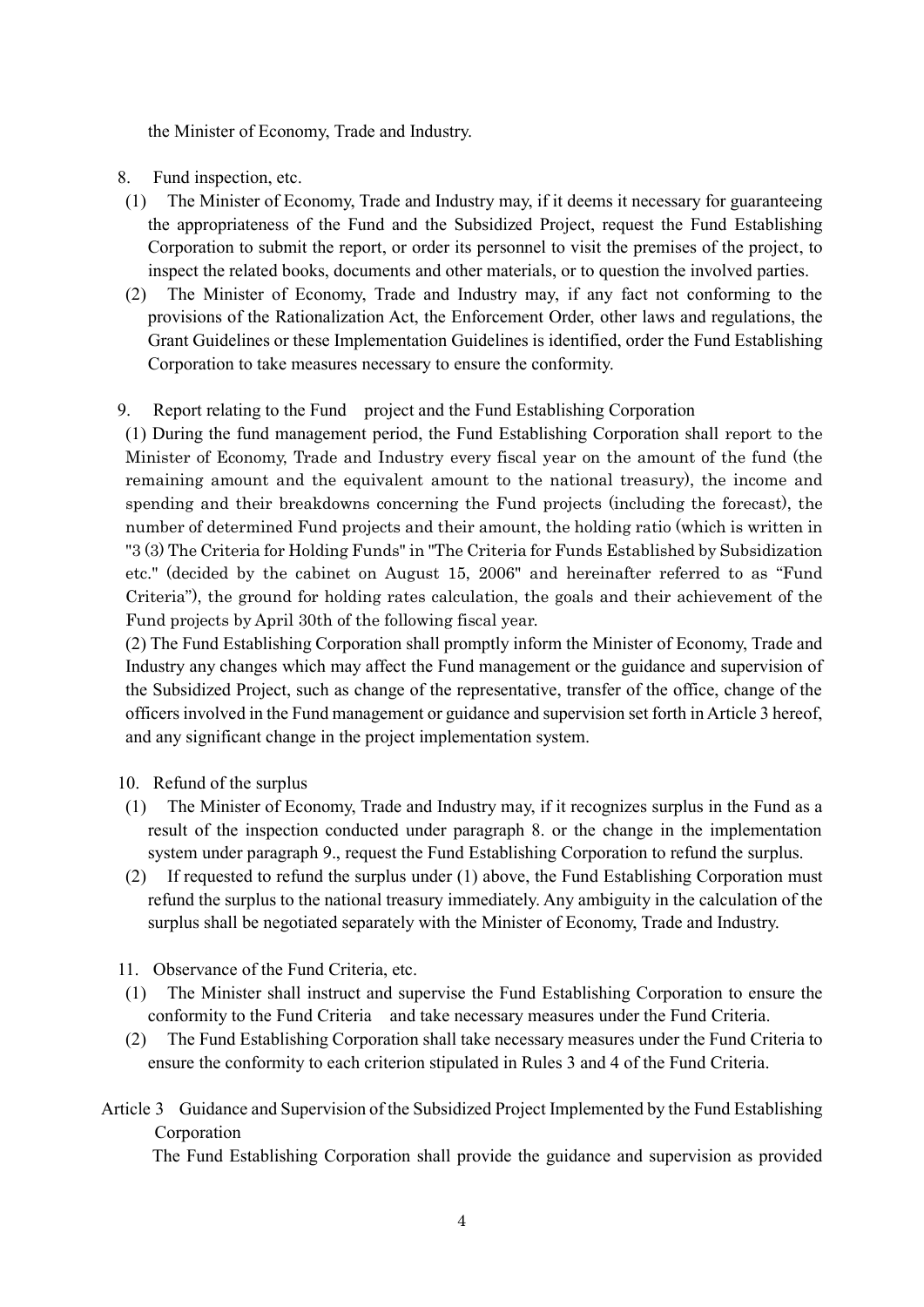below to ensure that the Subsidized Project is undertaken appropriately and smoothly:

- 1. Understanding the progress of the project by receiving the report and report to the national government thereof
- (1) The Fund Establishing Corporation shall receive report from the Commissioned Entity under paragraph 5 of Article 4 hereof, request any report necessary to understand the progress of the Subsidized Project and ensure its appropriate and smooth implementation, and provide the Minister of Economy, Trade and Industry with information obtained accordingly in a timely and appropriate manner.
- (2) The Fund Establishing Corporation shall be informed by the Subsidized Entity of the earnings conditions, etc. relating to the Subsidized Project after it is complete, and report the Minister of Economy, Trade and Industry upon request.
- 2. Guidance for the Commissioned Entity

The Fund Establishing Corporation shall, if there is any factor which impedes or may impede the appropriate and smooth implementation of the Subsidized Project, promptly inform the Minister of Economy, Trade and Industry thereof to ask for direction, and provide the Commissioned Entity with necessary guidance for improvement to be taken.

3. Measure for Exclusion of Organized Crime Groups

 (1) The Fund Establishing Corporation or the Commissioned Entity pursuant to Article 4, Paragraph 5 shall not grant the subsidies to the projects conducted by the entities correspond to the written pledges for the exclusion of organized crime groups (hereinafter referred to as "Pledges") and shall dissolve part or all of the grant of the subsidy in the case when the Subsidized Project Operating Entity breaches the Pledges.

(2) When suspecting that the Subsidized Project Operating Entity corresponds to the attached Pledges for the exclusion of organized crime groups by internal report, whistle-blowing, press reporting and such, the Fund Establishing Corporation or the Commissioned Entity pursuant to Article 4, Paragraph 5 shall immediately report to the Ministry of Economy, Trade and Industry and make reference to Metropolitan Police Department or Organized Crime Division of the prefectural police headquarters (hereinafter referred to as "Organized Crime Division of Prefectural Police"). In addition, when being responded by Organized Crime Division of Prefectural Police that the Subsidized Project Operating Entity correspond to the category of the Pledges, the Fund Establishing Corporation shall immediately report to Ministry of Economy, Trade and Industry and shall not determine the subsidy grant to the subsidy applicants and shall take necessary procedures for dissolving the grant of subsidy for the Subsidized Project Operating Entities.

(3) When being reported by the Minister of Economy, Trade and Industry that the subsidy applicants or the Subsidized Project Operating Entities correspond to the Pledges, the Fund Establishing Corporation or the Commissioned Entity pursuant to Article 4, Paragraph 5 shall not determine the subsidy grant to the subsidy applicants and shall take necessary procedures for dissolving the grant of subsidy for the Subsidized Project Operating Entities.

Article 4 Decommissioning and Contaminated Water Management Project (Commissioned Project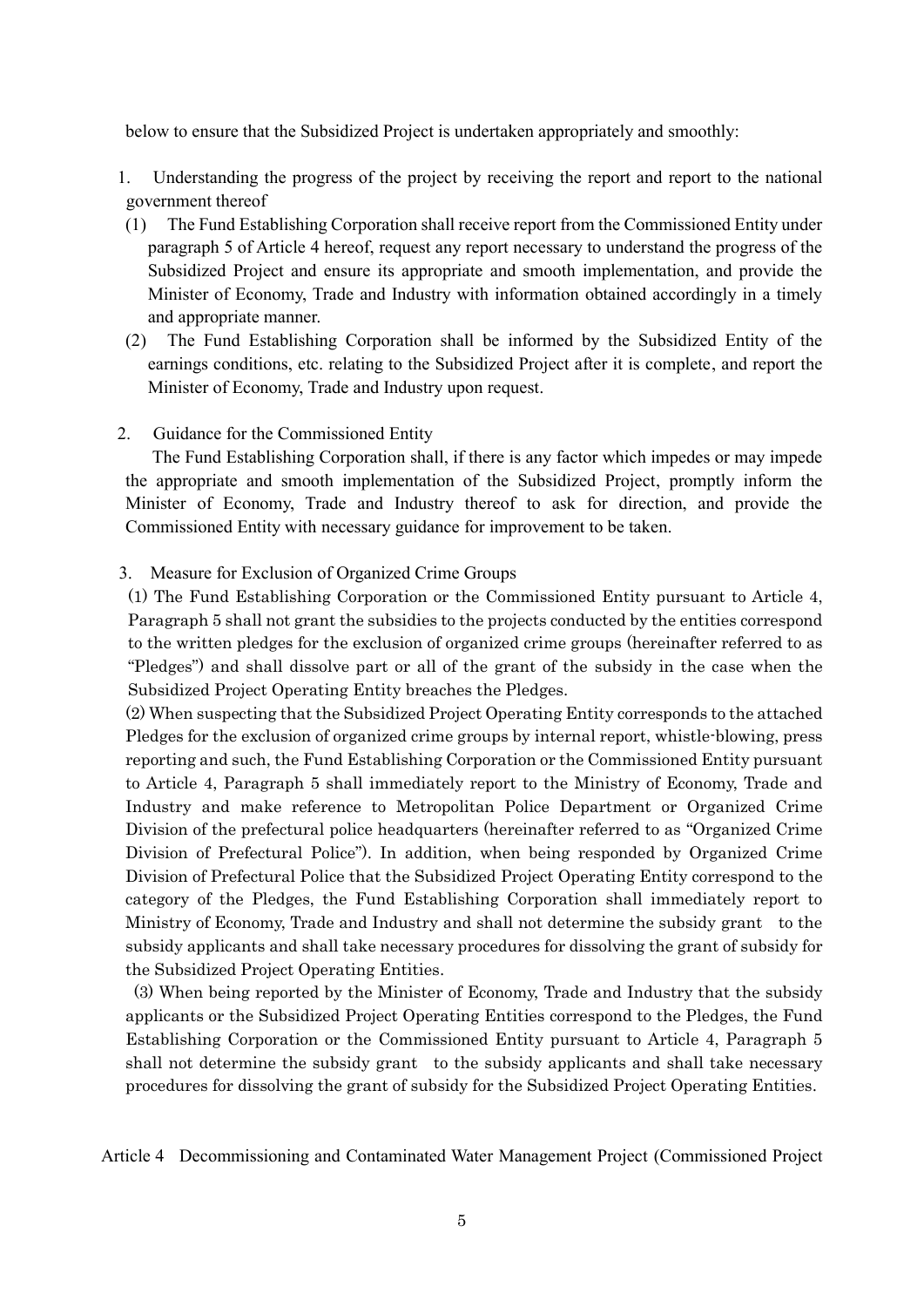based on the Fund)

The Fund Establishing Corporation shall implement the work relating to the grant of the Subsidy for a subsidized entity for the purpose of meeting the objectives set forth in Article 1 hereof through the use of the Fund (hereinafter referred to as "Subsidy" in Article 4 hereof) by commission to the Commissioned Entity. The Fund Establishing Corporation shall obtain approval from the Minister of Economy, Trade and Industry in advance with regard to the terms and conditions of the commission agreement.

- 1. Amount of the cost for the project
- (1) The Fund Establishing Corporation shall make and enter into a commission agreement with the Commissioned Entity with regard to a certain amount of the cost for the Project (hereinafter referred to as "Commission Cost") which is deemed appropriate by the Fund Establishing Corporation and does not exceed the amount of the Fund.
- (2) The Commission Cost shall be classified as shown in Schedule 1.
- 2. Subsidy targets and rate

The subsidized cost classification, description, subsidized rate and the upper limit of subsidy, and subsidized project periods are as listed in Schedule 2.

- 3. Approval of the grant rules
- (1) When implementing the project, the Commissioned Entity shall establish independently the grant rules concerning the procedure for granting the Subsidy, etc., and obtain approval from the Minister of Economy, Trade and Industry and the Fund Establishing Corporation. This shall also apply when revising such grant rules.
- (2) The grant rules shall contain the following items:
	- (i) Definition of the grant target requirements and subsidy rate
	- (ii) Application for grant and repot on the achievement
	- (iii) Determination of the grant, the amount of subsidies, etc.
	- (iv) Withdrawal of the application
	- (v) Approval of the modification of plans, etc.
	- (vi) Payment of the Subsidy
	- (vii) Cancellation of the determination of the grant, etc.
	- (viii) Asset management, etc.
	- (ix) Other necessary items
- 4. Details of the project and arrangement of implementation system

The Commissioned Entity shall implement the following projects, and must arrange the system for taking the following responses appropriately to ensure the smooth implementation of the project:

- (1) Public offering of the project
- (2) Evaluation and selection of the project (including the establishment and operation of the third-party panel)
- (3) Work relating to the decision of the grant for the project (acceptance of the application for the grant, issuance of the grant decision notice, etc.)
- (4) Management of the progress of the project, inspection for confirmation, payment procedure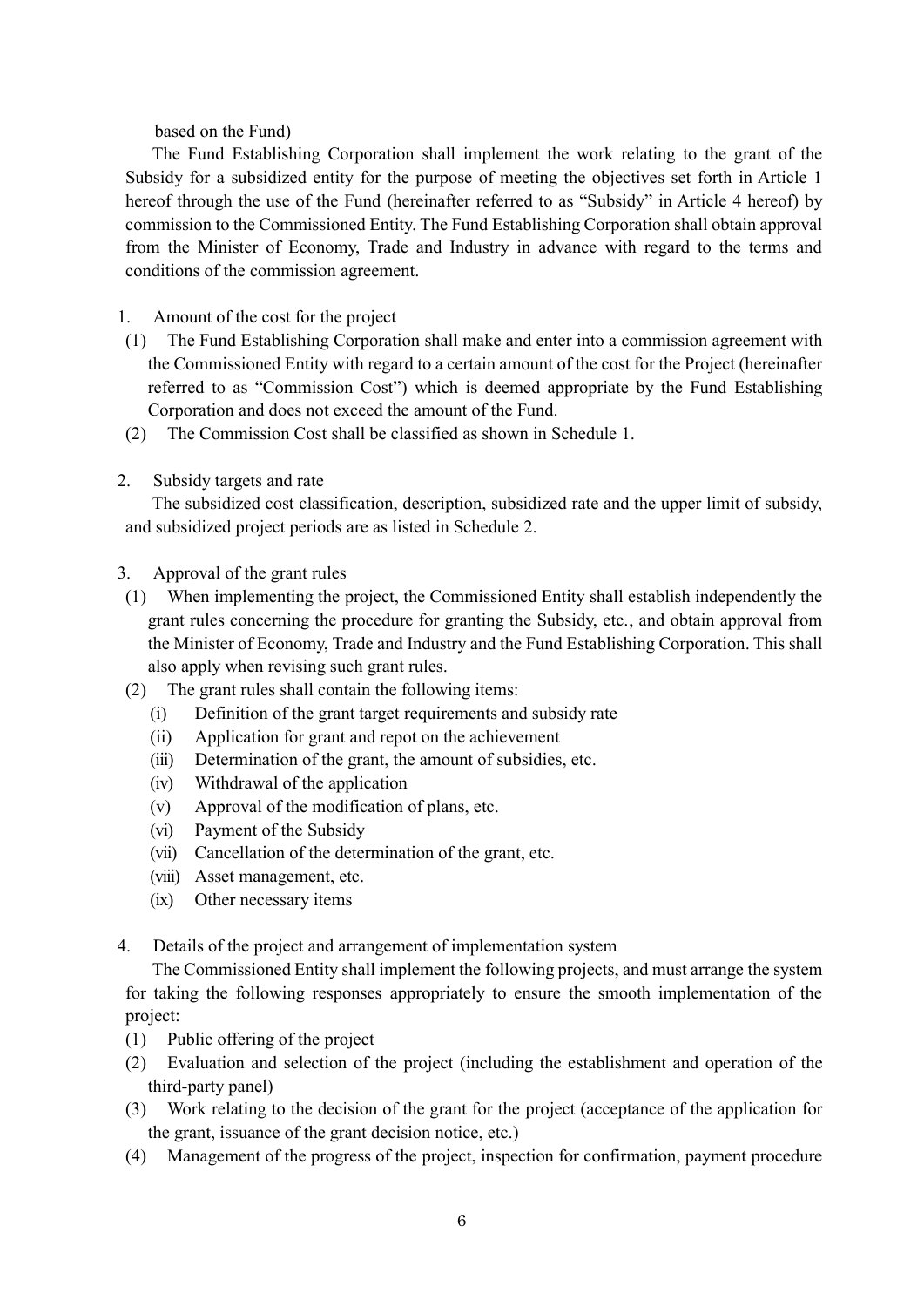and inquiries concerning the project

- (5) Familiarization with the project
- (6) Responses to the inquiries, opinions, etc. concerning the project
- (7) Responses to the project in English and to other matters required for the project management.
- 5. Guidance, supervision, etc.
- (1) The Minister of Economy, Trade and Industry and the Fund Establishing Corporation shall provide guidance and supervision in accordance with these Guidelines with regard to the implementation of the project by the Commissioned Entity.
- (2) The Fund Establishing Corporation shall publish the methods and period of application, the criteria for the evaluation, the evaluation structure for the subsidized project management organization and the adoption of subsidized projects.
- (3)The Commissioned Entity shall, to obtain approval for commencing the project to be selected as requested by an applicant for the Subsidized Project, negotiate with the Minister of Economy, Trade and Industry and the Fund Establishing Corporation and obtain their approval.
- (4) To select the Subsidized Project, the Commissioned Entity shall establish the third party panel, listen to the opinions on the application forms, etc., and at the same time negotiate with the Minister of Economy, Trade and Industry and the Fund Establishing Corporation.
- (5) For the purpose of selecting the Subsidized Project, the Minister of Economy, Trade and Industry and the Fund Establishing Corporation may request a conference with the Commissioned Entity, and provide guidance and advice as necessary, prior to the selection.
- (6) If there is any ambiguity or problem in the implementation of the project, the Commissioned Entity shall report the Minister of Economy, Trade and Industry and the Fund Establishing Corporation thereof without delay.
- (7) The Commissioned Entity shall, to conduct on-site inspection to manage the progress of the Subsidized Project implemented by the subsidized entity or upon the completion of the Subsidized Project, consult with the Minister of Economy, Trade and Industry with regard to the method and other matters necessary to conduct on-site inspection.
- (8) If consulted under (7) above, the Minister of Economy, Trade and Industry shall send relevant personnel to attend on-site inspection, as necessary.
- (9) The Minister of Economy, Trade and Industry and the Fund Establishing Corporation may request the Commissioned Entity to report the progress of the project, and provide guidance and advice for improvement, as necessary.
- (10) The Commissioned Entity shall promptly report any significant changes in the system for office work concerning the project or circumstances which affect the project to the Minister of Economy, Trade and Industry and the Fund Establishing Corporation.
- (11) The Commissioned Entity shall implement the project in accordance with the guidance and advice of Nuclear Damage Compensation and Decommissioning Facilitation Corporation.
- 6. Settlement and refund of the balance after the completion of the project

After the project is complete, the Commissioned Entity shall make settlement, and refund any residual amount of the resources received from the Fund for incurring the Commission Cos to the Fund.

7. Miscellaneous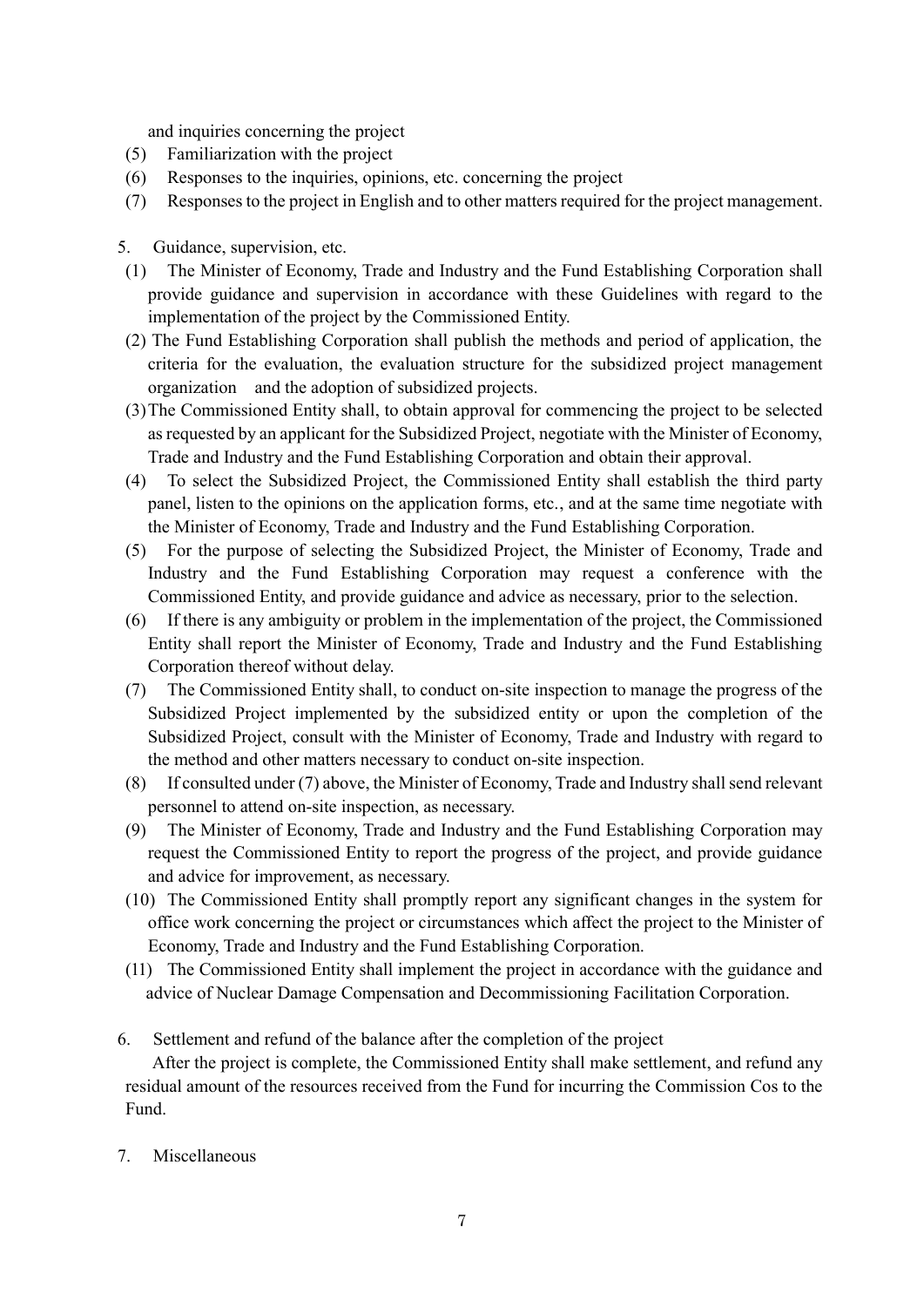The Commissioned Entity shall promptly negotiate with the Minister of Economy, Trade and Industry and the Fund Establishing Corporation for any ambiguity herein, any issue which may not be readily solved hereunder or any specific matter not defined hereunder, and follow their direction.

(7) Handling of the costs relating to the damage caused by the Commissioned Entity to other party in connection with the implementation of the project

If the Commissioned Entity causes damage, etc. to other party in connection with the implementation of the project, the accompanying costs may not be paid from the Fund based on the degree of intent or negligence of the Commissioned Entity.

#### (8) Other

The Commissioned Entity shall promptly negotiate with the Minister of Economy, Trade and Industry and the Fund Establishing Corporation for any ambiguity herein, any issue which may not be readily solved hereunder or any specific matter not defined hereunder, and follow their direction.

#### Note)

Only the original Japanese texts of the laws and regulations have legal effect, and this translation is to be used solely as reference materials to aid in the understanding of Japanese laws and regulations. The government of Japan is not responsible for the accuracy, reliability or currency of this translation, or for any consequence resulting from use of this translation.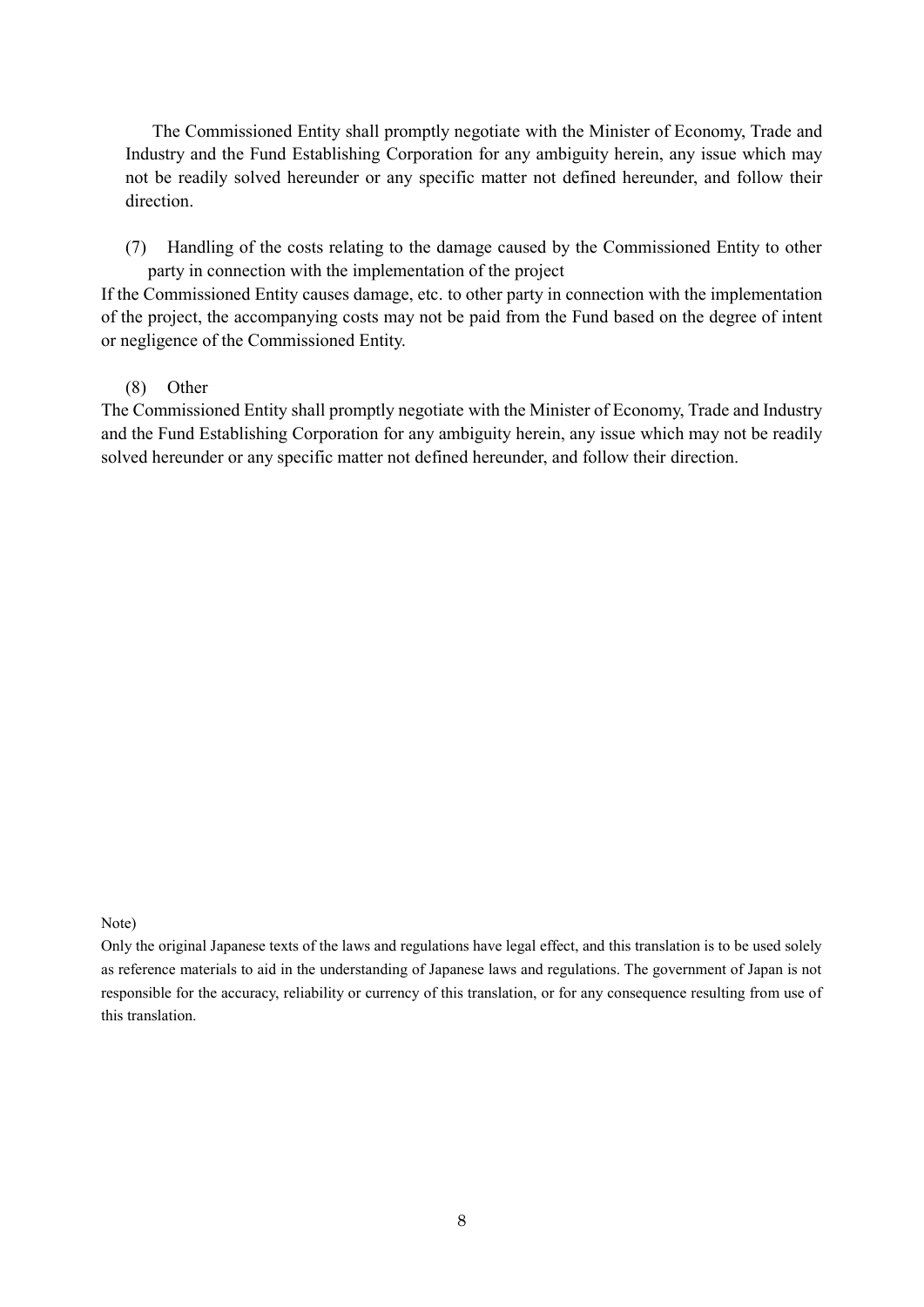Schedule 1

Classification of Commission Cost

| Classification            | Details                                                              |  |
|---------------------------|----------------------------------------------------------------------|--|
| Operation management cost | Labor cost, travel cost, Review Committee cost, communication        |  |
|                           | cost, etc. (i.e. bank transfer fee, postage fee, communication cost, |  |
|                           | connection fee and consumable cost), document storage cost,          |  |
|                           | system operation cost (i.e. system development cost, and             |  |
|                           | maintenance and repair cost), survey cost, computer rental cost,     |  |
|                           | etc., office maintenance cost, utility cost, general management      |  |
|                           | cost, and outsourcing cost                                           |  |